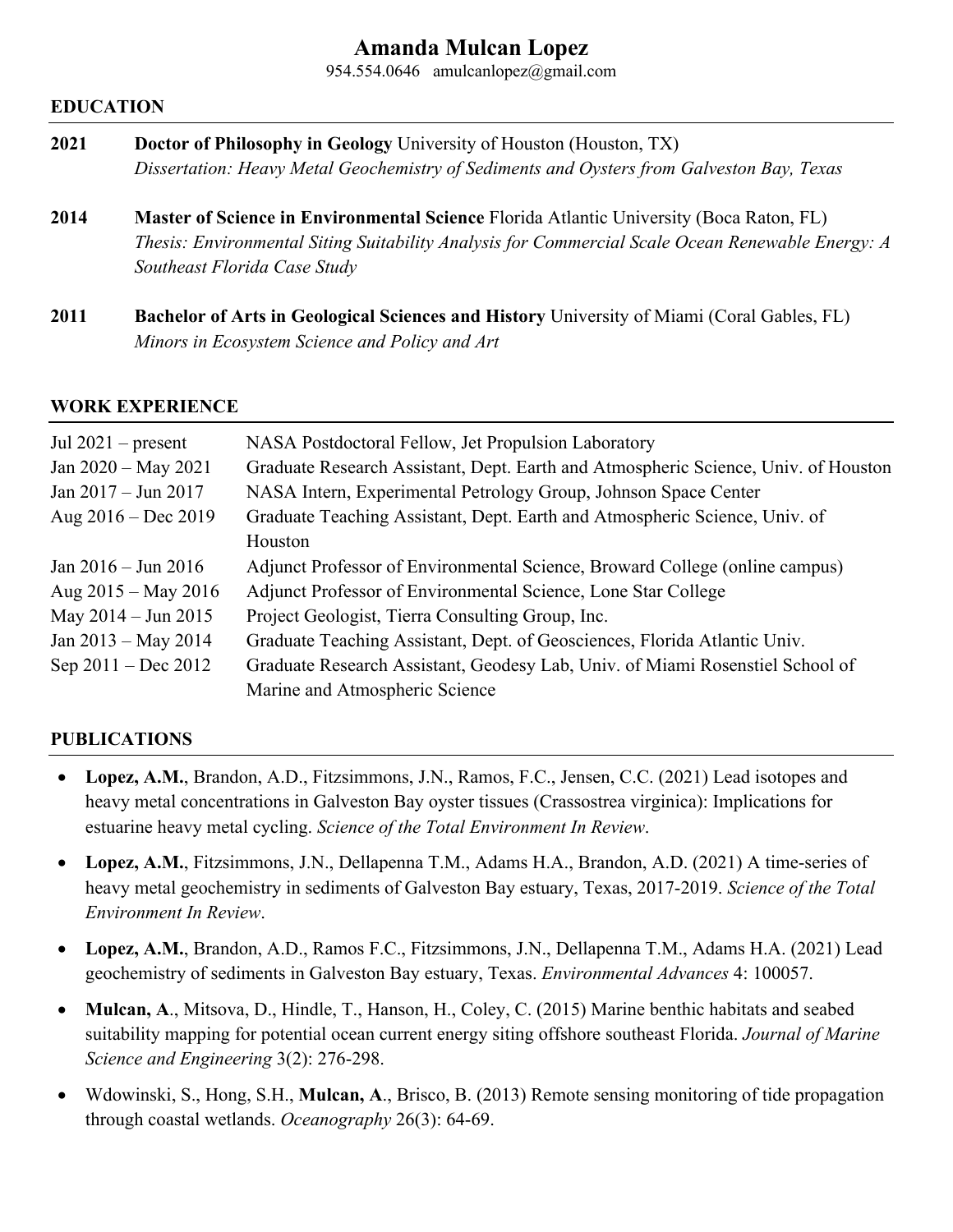### **PRESENTATIONS**

- **Lopez, A.M.**, Brandon, A.D., Fitzsimmons, J.N., Ramos F.C., Jensen C.C. Biogeochemistry of Heavy Metals in Galveston Bay. Texas Commission on Environmental Quality Galveston Bay Estuary Program Monitoring and Research Subcommittee Meeting; 2021 Jun 9; Virtual meeting.
- **Lopez, A.M.**, Brandon, A.D., Fitzsimmons, J.N., Ramos F.C., Jensen C.C. Lead Isotopes and Heavy Metal Concentrations in Galveston Bay, Texas Sediments. Geological Society of America Conference; 2020 Oct 26-30; Virtual meeting.
- **Lopez, A.M**., Brandon, A.D., Fitzsimmons, J.N., Ramos F.C. Industrial Pollution in Galveston Bay, Texas: Evidence from Lead Isotopes in Estuarine Sediments. Goldschmidt Conference; 2019 Aug 18-23; Barcelona, Spain.
- **Lopez, A.M**., Brandon, A.D., Fitzsimmons, J.N., Ramos F.C. Pb Isotopes and Heavy Metal Pollutants in Galveston Bay, Texas. University of Houston Dept. of Earth and Atmospheric Science Student Research Day Conference; 2019 Apr 26; Houston, TX.
- Markwith, S. H., Cooper, H., Kamerosky, A., Kunwar, R., Thibaut, C., **Mulcan, A.**, So, Y. 2014. Prerestoration Assessment of fish and invertebrate communities at the Grassy Flats restoration area, Lake Worth Lagoon, Florida. Submitted to the Department of Environmental Resources Management, Palm Beach County, FL.
- **Mulcan, A**., Wdowinski, S., Hong, S.H., and Brisco, B. 2012. Wetland InSAR as a Tool for Monitoring Ocean Tide Propagation through Coastal Wetlands. American Geophysical Union Conference; 2012 Dec 3- 7; San Francisco, CA.

# **CONTRIBUTED ABSTRACTS**

• Vander Kaaden, K.M., McCubbin F.M., Rowland R.L., Morris R.V., Reppart J.J., **Lopez A.M**., Klima R.L. Synthesis and Characterization of Fe-Poor Olivine with Applications to Low Fe-O Planetary Surfaces. Lunar and Planetary Science Conference; 2018 Mar 19-23; The Woodlands, TX. LPI Contrib. No. 2083.

## **GRANTS, HONORS, AND AWARDS**

- 2019 2021: Texas Commission on Environmental Quality Galveston Bay Estuary Program Monitoring  $\&$ Research Subcommittee Research Grant
- 2019: University of Houston Student Research Day Conference 1<sup>st</sup> Place Oral Presentation Scholarship
- 2019: University of Houston 3-Minute Thesis Finalist Scholarship
- 2013 2014: Florida Atlantic University Graduate Grant
- 2011: Sigma Gamma Epsilon Earth Science Honor Society W.A. Tarr Award
- 2010 2011: Member and Vice President of Sigma Gamma Epsilon Earth Sciences Honor Society 2007 – 2011: University of Miami Dean's Scholarship